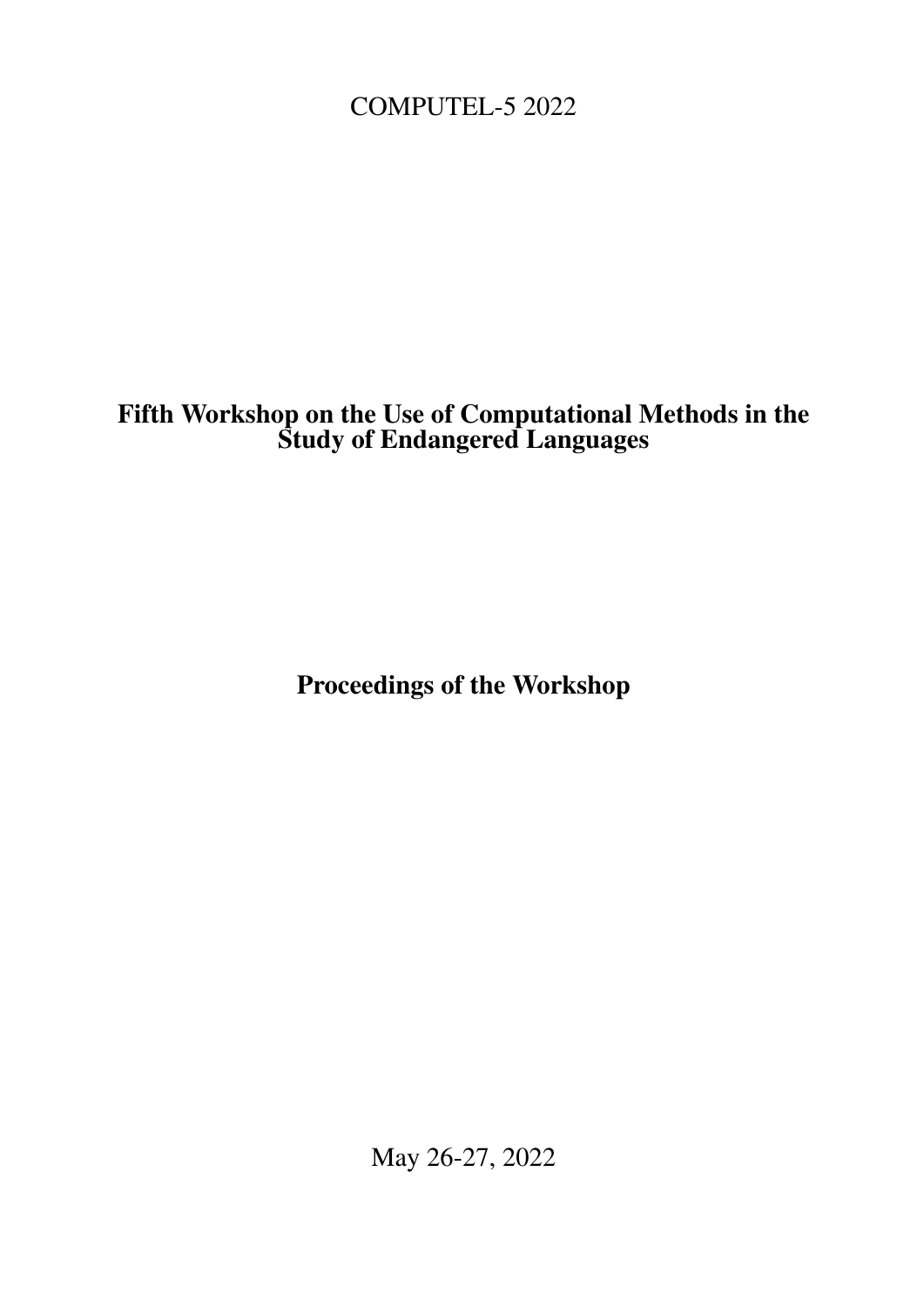©2022 Association for Computational Linguistics

Order copies of this and other ACL proceedings from:

Association for Computational Linguistics (ACL) 209 N. Eighth Street Stroudsburg, PA 18360 USA Tel: +1-570-476-8006 Fax: +1-570-476-0860 acl@aclweb.org

ISBN 978-1-955917-30-8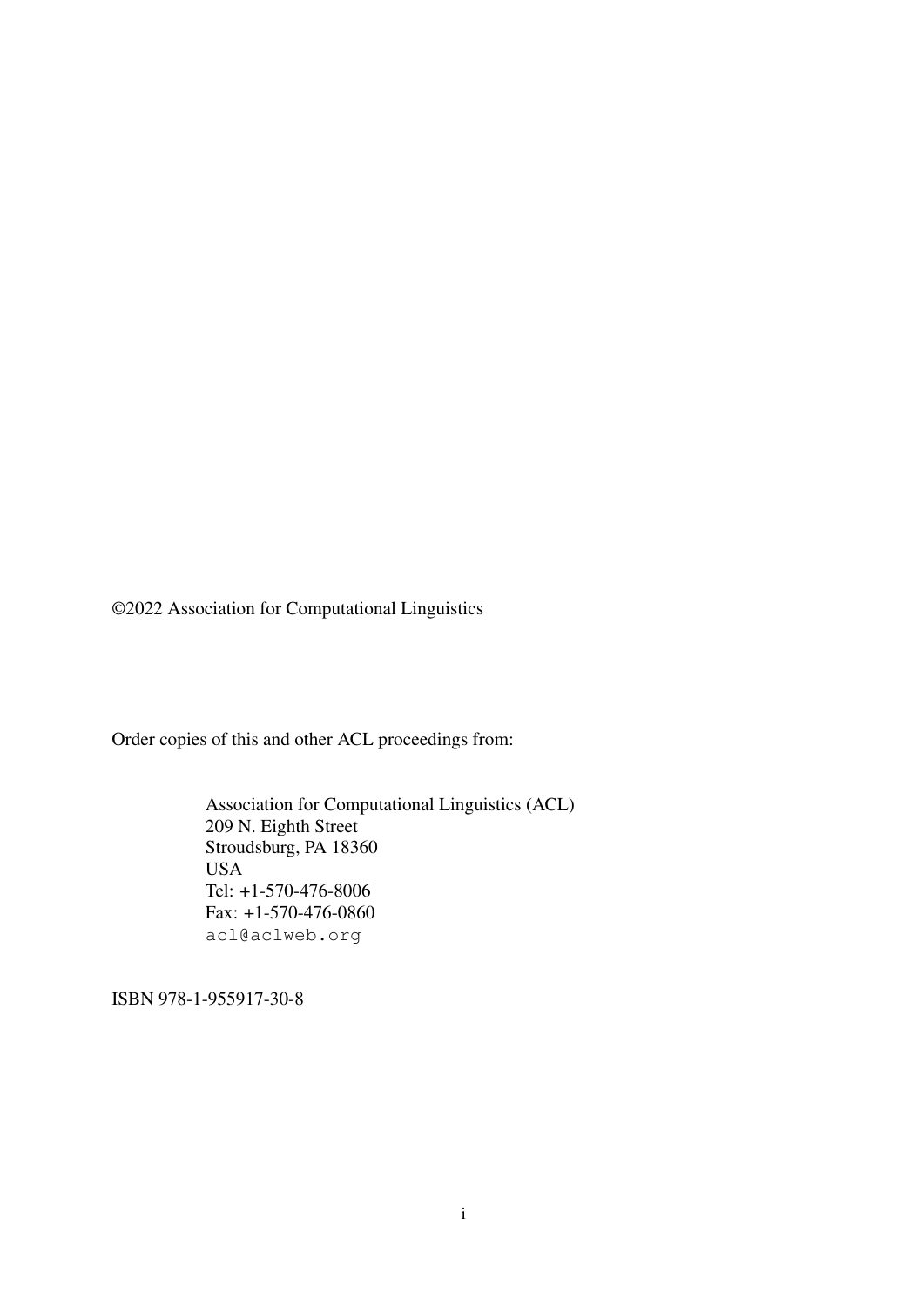### Introduction

These proceedings contain the papers presented at the 5th Workshop on the Use of Computational Methods in the Study of Endangered Languages, held as a hybrid event May 25-26, 2022 in Dublin, Ireland, and co-located with the 60th Association of Computational Linguistics (ACL) conference. As the name implies, this is the fifth workshop held on the topic—the first meeting was co-located with the ACL main conference in Baltimore, Maryland in 2014 and the second, third, and fourth ones in 2017, 2019, and 2021 were co-located with the 5th, 6th, and 7th editions of the International Conference on Language Documentation and Conservation (ICLDC) at the University of Hawai'i at Manoa. This is the second time this workshop has been co-located with the ACL main conference and it enhances ACL 2022's Theme Track: "Language Diversity: from Low-Resource to Endangered Languages".

The workshop covers a wide range of topics relevant to the study and documentation of endangered languages, ranging from technical papers on working systems and applications, to reports on community activities with supporting computational components.

The purpose of the workshop is to bring together computational researchers, documentary linguists, and people involved with community efforts of language documentation and revitalization to take part in both formal and informal exchanges on how to integrate rapidly evolving language processing methods and tools into efforts of language description, documentation, and revitalization. The organizers are pleased with the range of papers, many of which highlight the importance of interdisciplinary work and interaction between the various communities that the workshop is aimed towards.

We received 36 submissions as papers or extended abstracts. After a thorough review process, 23 submissions were selected to be published in the ACL Anthology. Twelve submissions were accepted as posters and twelve for oral presentations.

The Organizing Committee would like to thank the Program Committee for their thoughtful review of the submissions. We are also grateful to the Social Sciences and Humanities Research Council (SSHRC) of Canada for supporting the workshop through their Partnership Grant #895-2019-1012. We would moreover want to acknowledge the support of the organizers of ACL 2022.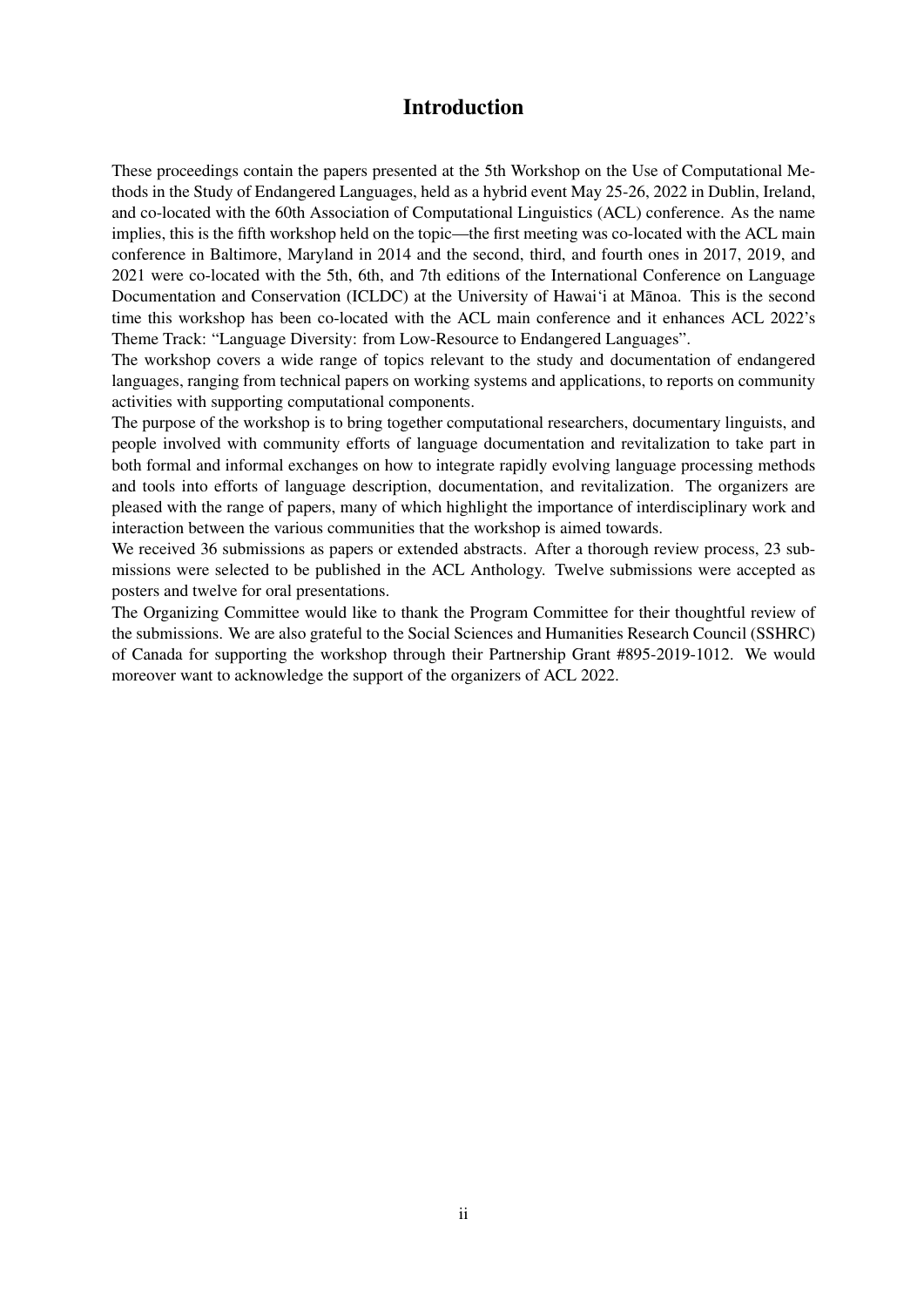## Organizing Committee

#### **Organizers**

Sarah Moeller, University of Florida, USA Antonios Anastasopoulos, George Mason University, USA Antti Arppe, University of Alberta, Canada Aditi Chaudhary, Carnegie Mellon University, USA Atticus Harrigan, University of Alberta, Canada Josh Holden, University of Alberta, Canada Jordan Lachler, University of Alberta, Canada Alexis Palmer, University of Colorado Boulder, USA Shruti Rijhwani, Carnegie Mellon University, USA Lane Schwartz, University of Illinois, USA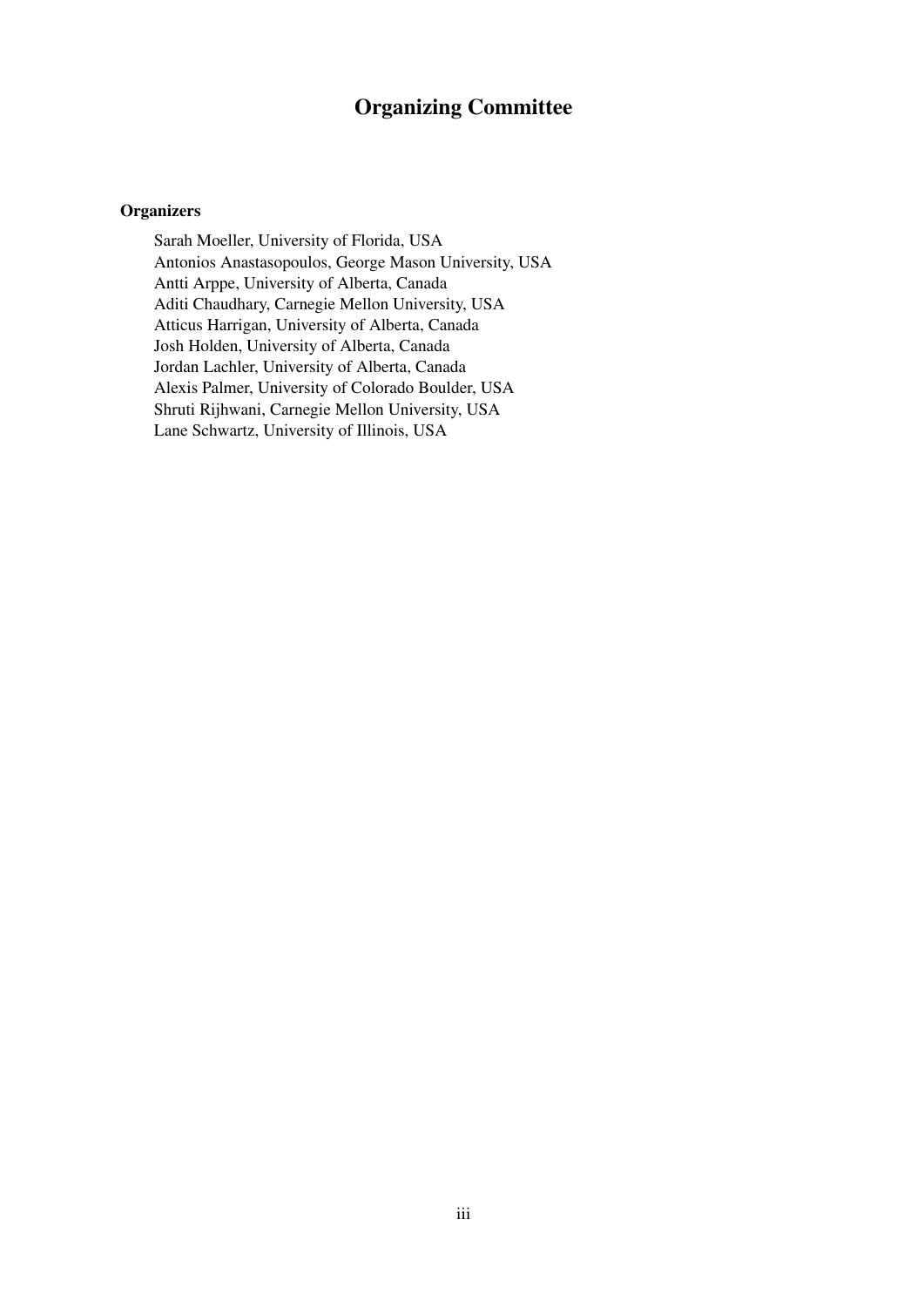### Program Committee

#### Program Committee

Alexandre Arkhipov, Universitat Hamburg ¨ Alexis Michaud, CNRS Alexis Palmer, University of Colorado, Boulder Anna Kazantseva, National Research Council Canada Antti Arppe, University of Alberta Borini Lahiri, Indian Institute of Technology Kharagpur Borui Zhang, University of Florida Christopher D Cox, Carleton University Claire Bowern, Yale University Daan van Esch, Leiden University Daisy Rosenblum, University of British Columbia Dorothee Beermann, Norwegian University of Science and Technology Elizabeth Salesky, Johns Hopkins University Emily M. Bender, University of Washington Emily Prud'hommeaux, Boston College Emmanuel Schang, Université d'Orléans Francis M. Tyers, Indiana University, Bloomington František Kratochvíl, Palacky University Gary F Simons, SIL International Jean Maillard, Facebook AI Jeffrey Good, State University of New York at Buffalo Jordan Lachler, University of Alberta Jörg Tiedemann, University of Helsinki Josh Holden, University of Alberta Judith Lynn Klavans, University of Maryland, College Park Lane Schwartz, University of Alaska Fairbanks Lori Levin, School of Computer Science, Carnegie Mellon University Luke Gessler, Georgetown University Martin Benjamin, Kamusi Project International Meladel Mistica, The University of Melbourne Menzo Windhouwer, University of Amsterdam Olga Lovick, University of Saskatchewan Olivia Sammons, First Nations University of Canada Paul Trilsbeek, Max Planck Institute for Psycholinguistics Rebecca Knowles, National Research Council Canada Richard Sproat, Massachusetts Institute of Technology Ritesh Kumar, Dr. Bhimrao Ambedkar University Robert Forkel, Max-Planck Institute for Evolutionary Anthropology Roland Kuhn, National Research Council of Canada Sakriani Sakti, Japan Advanced Institute of Science and Technology Sonal Sinha, Google Steven Bird, Charles Darwin University Worthy Martin, University of Virginia, Charlottesville Yves Scherrer, University of Helsinki Zahra Azin, Carleton University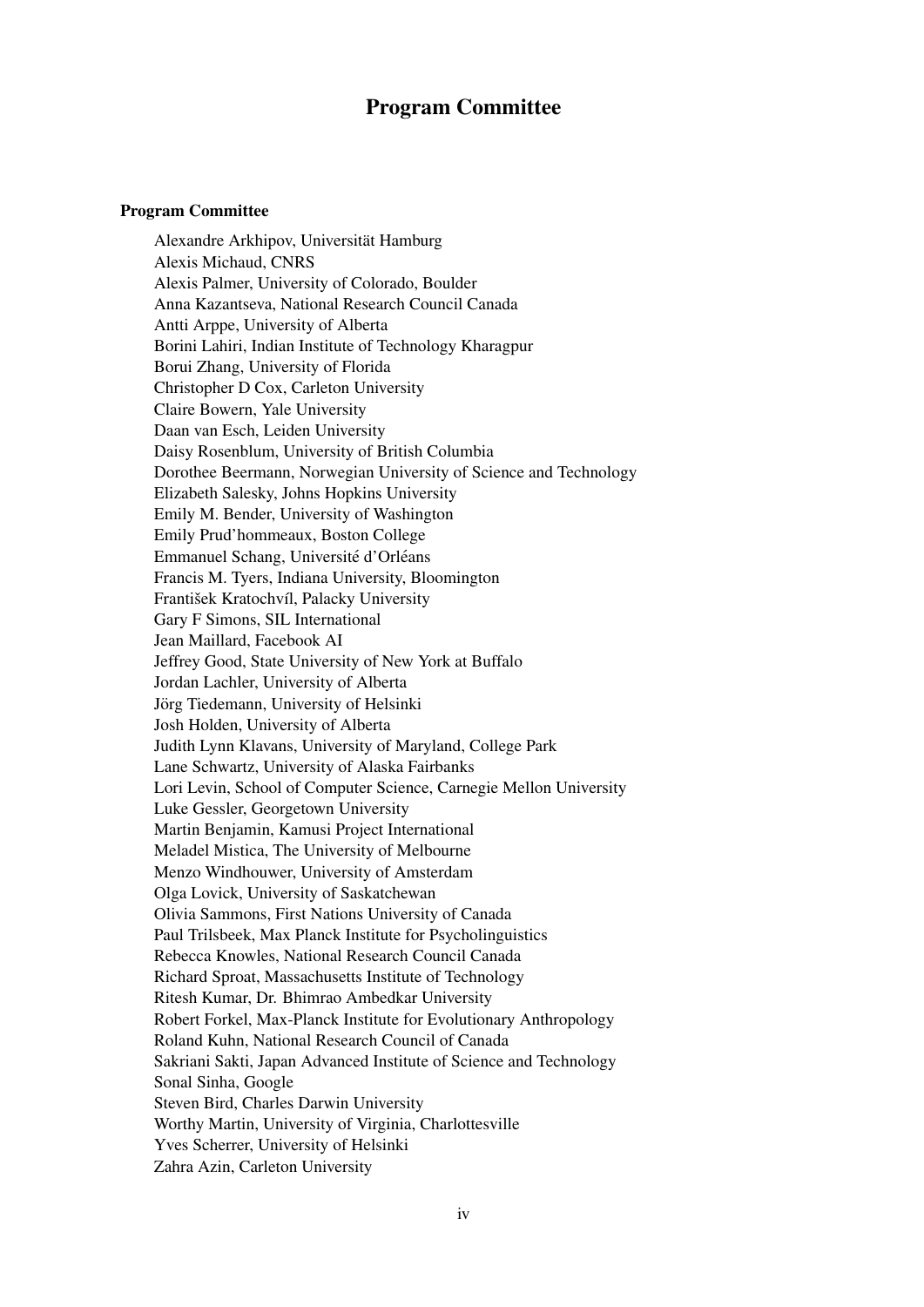Zoey Liu, Boston College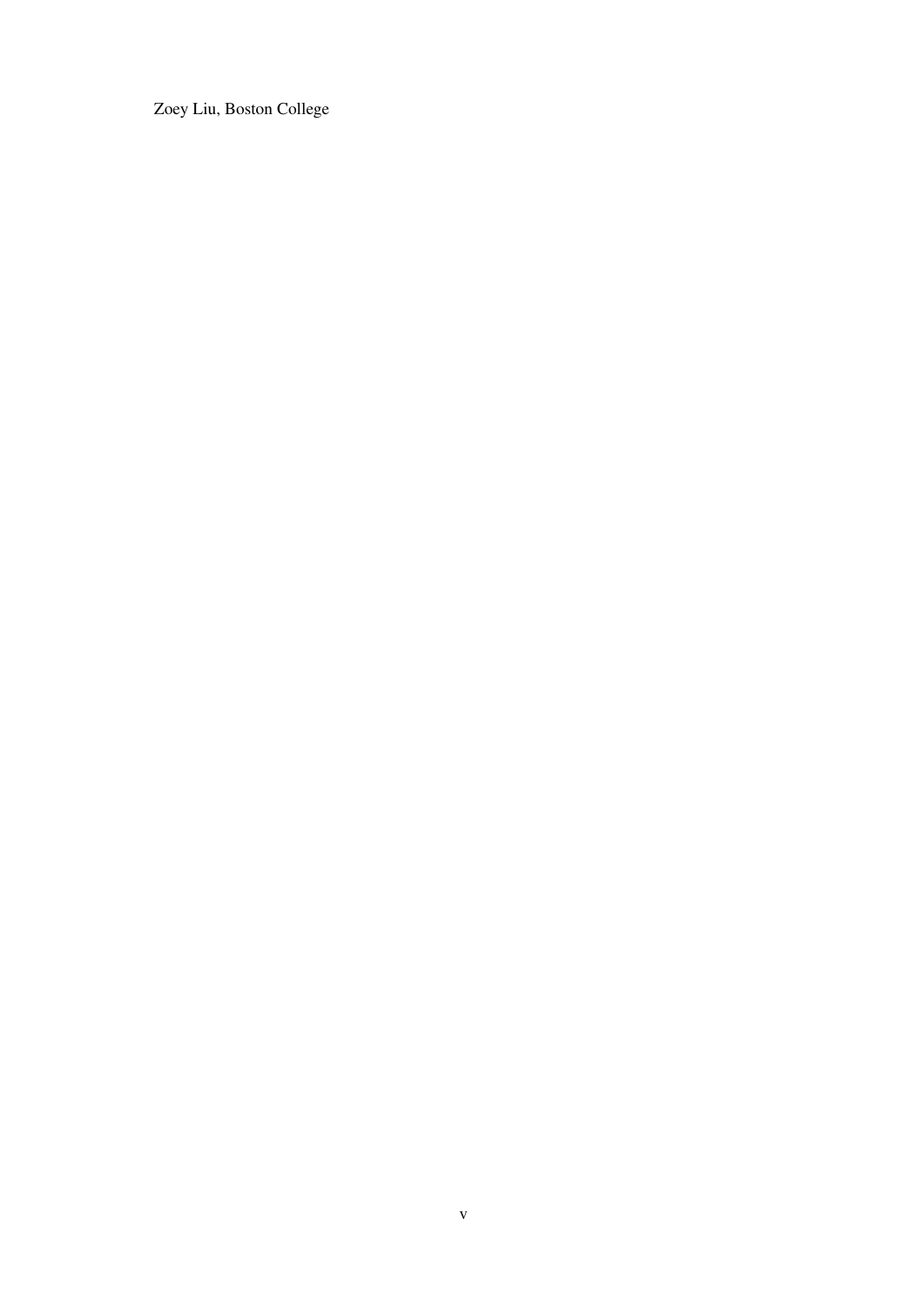# Table of Contents

| Development of the Siberian Ingrian Finnish Speech Corpus                                                                                                                                                                                                                |
|--------------------------------------------------------------------------------------------------------------------------------------------------------------------------------------------------------------------------------------------------------------------------|
| New syntactic insights for automated Wolof Universal Dependency parsing                                                                                                                                                                                                  |
| Corpus Development of Kiswahili Speech Recognition Test and Evaluation sets, Preemptively Mitiga-<br>ting Demographic Bias Through Collaboration with Linguists<br>Kathleen Siminyu, Kibibi Mohamed Amran, Abdulrahman Ndegwa Karatu, Mnata Resani, Mwim-                |
| CLD <sup>2</sup> Language Documentation Meets Natural Language Processing for Revitalising Endangered Lan-<br>guages                                                                                                                                                     |
| One Wug, Two Wug+s Transformer Inflection Models Hallucinate Affixes                                                                                                                                                                                                     |
| Automated speech tools for helping communities process restricted-access corpora for language revival<br>efforts<br>Nay San, Martijn Bartelds, Tolulope Ogunremi, Alison Mount, Ruben Thompson, Michael Hig-                                                             |
| G_i2P_i Rule-based, index-preserving grapheme-to-phoneme transformations<br>Aidan Pine, Patrick William Littell, Eric Joanis, David Huggins-Daines, Christopher D Cox,<br>Fineen Davis, Eddie Antonio Santos, Shankhalika Srikanth, Delasie Torkornoo and Sabrina Yu  52 |
| <b>Shallow Parsing for Nepal Bhasa Complement Clauses</b>                                                                                                                                                                                                                |
| Using LARA to create image-based and phonetically annotated multimodal texts for endangered lan-<br>guages<br>Branislav Bédi, Hakeem Beedar, Belinda Chiera, Nedelina Ivanova, Christèle Maizonniaux,                                                                    |
| Recovering Text from Endangered Languages Corrupted PDF documents                                                                                                                                                                                                        |
| <b>Learning Through Transcription</b>                                                                                                                                                                                                                                    |
| Developing a Part-Of-Speech tagger for te reo Māori<br>Aoife Finn, Peter-Lucas Jones, Keoni Mahelona, Suzanne Duncan and Gianna Leoni 93                                                                                                                                 |
| Challenges and Perspectives for Innu-Aimun within Indigenous Language Technologies                                                                                                                                                                                       |
| Using Speech and NLP Resources to build an iCALL platform for a minority language, the story of An<br>Scéalaí, the Irish experience to date<br>Neasa Ní Chiaráin, Oisín Nolan, Madeleine Comtois, Neimhin Robinson Gunning, Harald Ber-                                  |
| Closing the NLP Gap Documentary Linguistics and NLP Need a Shared Software Infrastructure                                                                                                                                                                                |